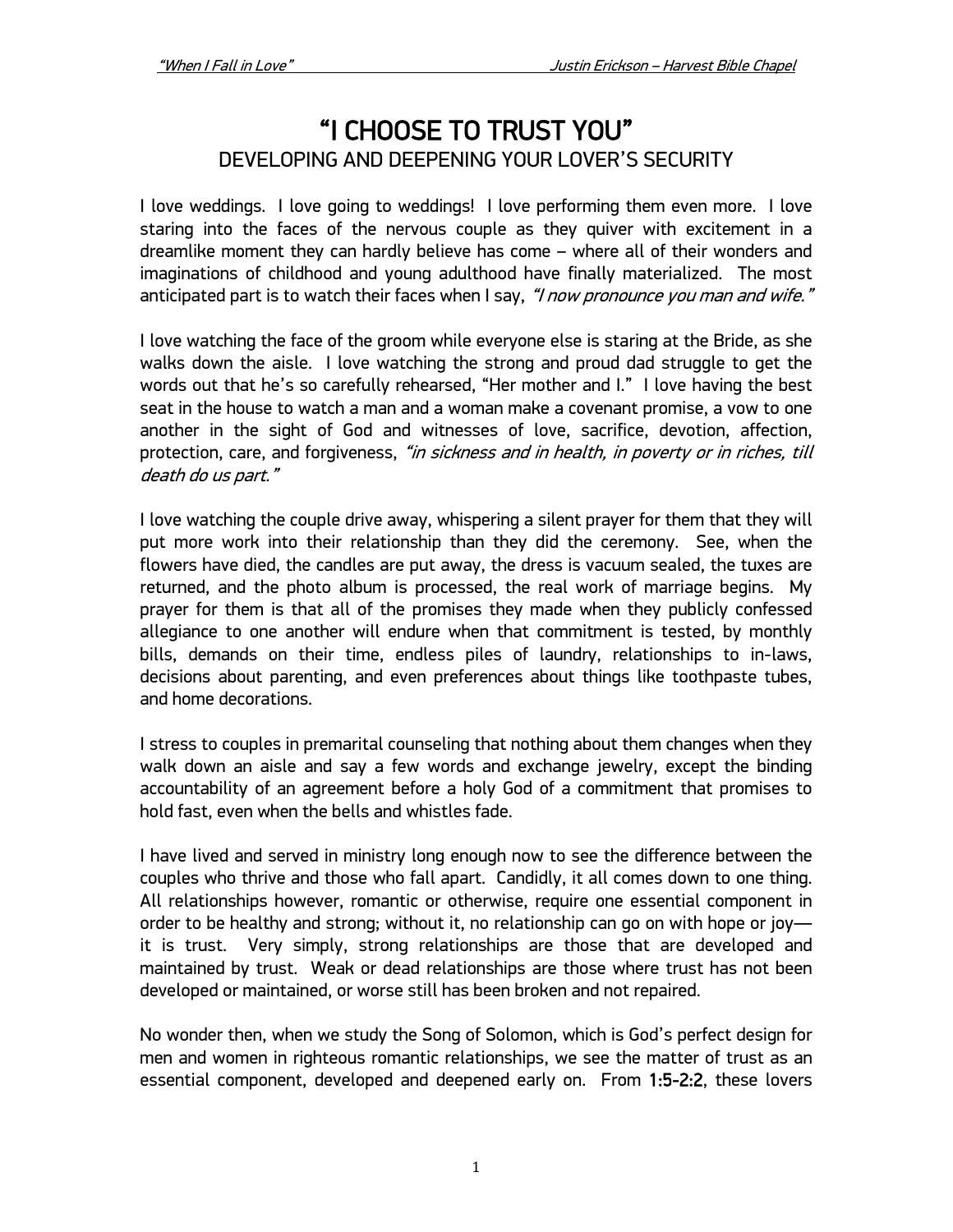grapple with the stability and security of their relationship, so that when it is tested, they can endure. Trust is build over a lifetime and can be lost in moments.

- $\triangleright$  What is the importance of trust in a relationship, especially a romantic one?
- $\triangleright$  How does trust provide stability and security in a relationship?

#### To TRUST means you believe the **BEST** about someone and therefore you **PRESS** into that relationship with HOPE, COMMITMENT, AND DISCERNMENT.

- $\triangleright$  What does it mean to believe the best about someone? How is that an act of love according to 1 Corinthians 13:7? 1 Corinthians 4:1-5?
- $\triangleright$  How does trust give you hope as you press into the relationship?
- $\triangleright$  How does trust inspire you to greater commitment in the relationship?
- $\triangleright$  Why is discernment important in a relationship built on trust?
- $\triangleright$  What happens to hope, commitment, and discernment if trust is broken in the relationship? No motivation, commitment is harder, discernment becomes suspicion.

Realizing the importance of trust in any relationship, especially a romantic one, *this* text models 4 ways that Christian couples can develop and deepen trust, making their relationships secure and stable, come what may. By contrast, remove any one of them and the relationship is in serious danger.

## 1. TOTAL HONESTY (1:5-6)!

- A. In v. 5, what does the Shulamite say about herself and to whom is she speaking?
- B. What does this indicate about her view of her own worthiness before the king?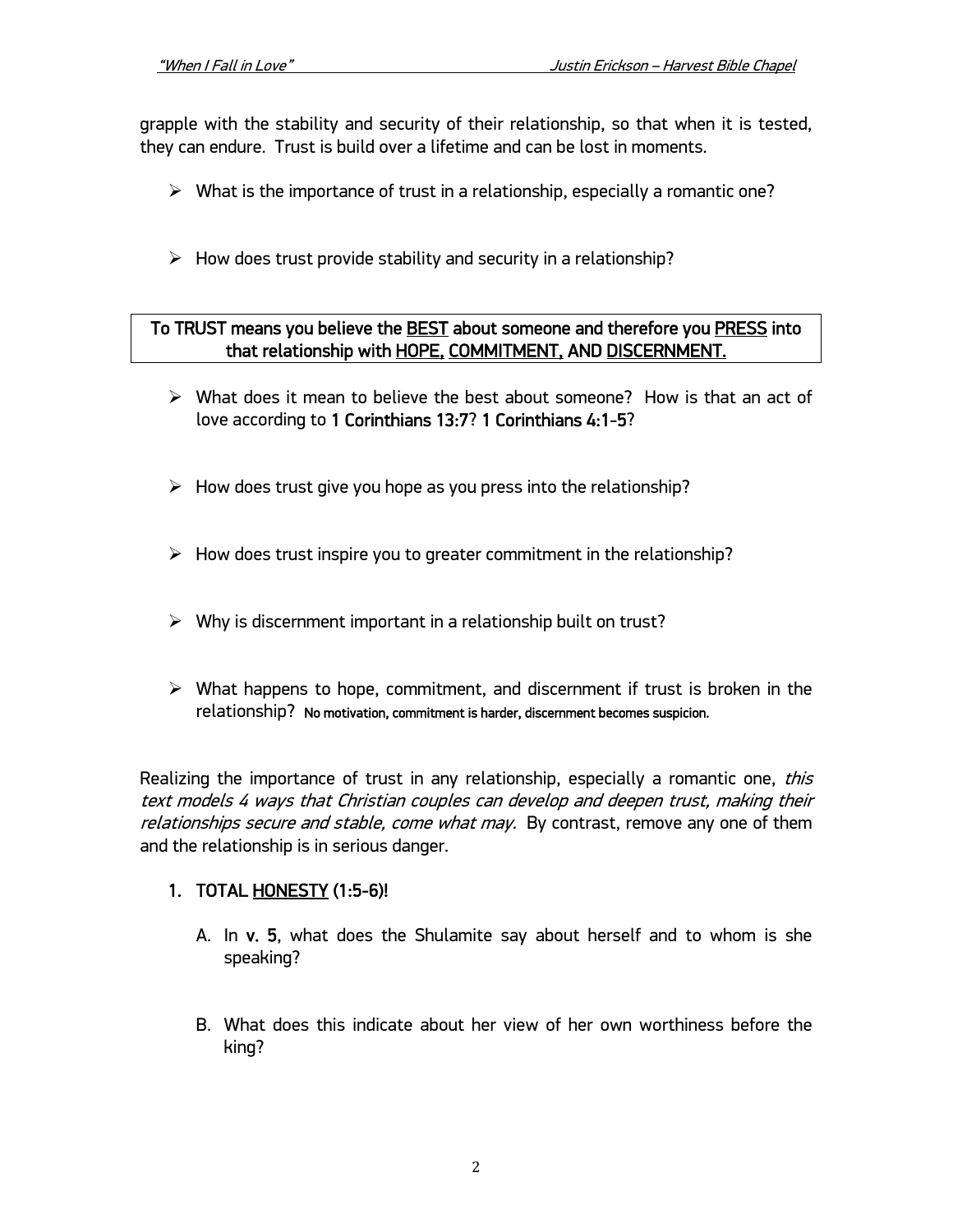- C. Why is she telling them?
- D. What kinds of tents are "the tents of Kedar" and how is it an analogy of her looks?
- E. How do the "tents of Kedar" compare to "the curtains of Solomon"? How is that further explain the view she has of herself?
- F. What kinds of "stares" does she push against in v. 6 and why?
- G. What does "swarthy" mean and why is it so undesirable?
- H. What is the reason that she gives for unattractive personal appearance?
- I. Notice the following word plays in the original Hebrew and how they further accent her concerns:
	- 1) "Do not stare at me…for the sun has burned me."
	- 2) "... the sun has burned me. My mother's sons were angry with me."
	- 3) "They made me caretakers of the vineyard, but I have not taken care of my own vineyard."
- J. What words would you use to describe her feelings about herself?
- K. What is the importance of disclosing these vulnerabilities to Solomon?
- L. What does she hope to gain from these women and eventually Solomon by sharing these details?
- M. How much should a couple share with each other as they head towards marriage in their relationship and why?
- N. How important is total honesty to trust?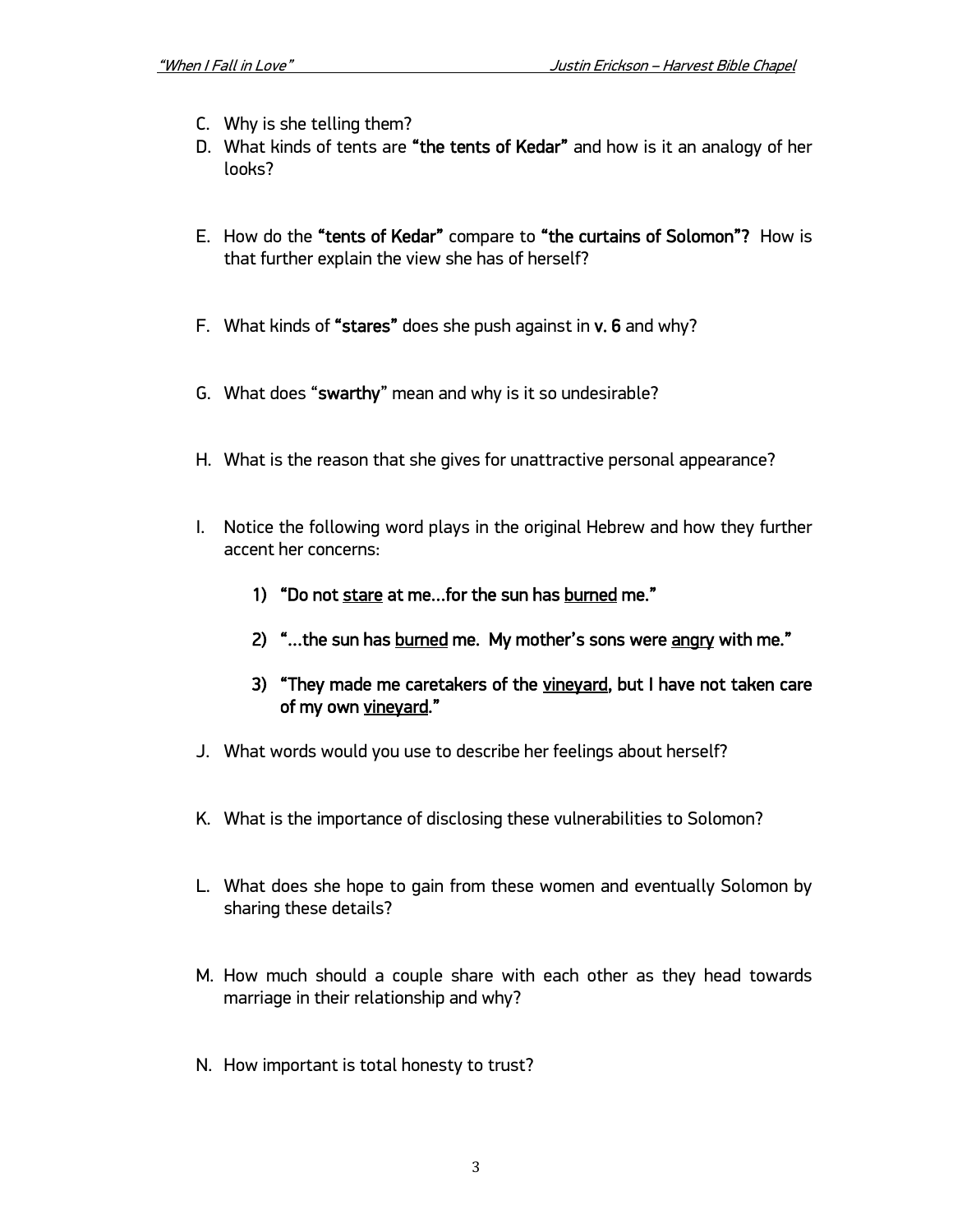- O. Why is it important to maintain this commitment in marriage?
- P. What insight does this passage give to a man in particular about the woman in his life?
- Q. What are small, subtle ways that trust can erode a relationship in this matter of honesty?
- R. What does this say about the fragile nature of trust?
- S. How would this principle apply to a marriage partner that refuses to hear certain vulnerabilities because of something past or present by saying, "I don't want to know…"

#### 2. OPEN ACCOUNTABILITY (1:7A)!

- A. According to v. 7, what work will Solomon be doing? What does this tell us about him at this time of his life?
- B. What are the first two questions the Shulamite asks her man? What, in effect, does she want to know?
- C. Given the fact that she does not know the answer to these questions, what does this imply about their relationship?
- D. What do shepherds do at "noon" and why is she interested in knowing?
- E. How does she address Solomon in v. 7 so that he does not misunderstand her intentions for asking this?
- F. What is the difference between a desire for accountability and suspicion?
- G. Why is accountability so vitally tied to trust?
- H. What kind of accountability works best and what is not helpful?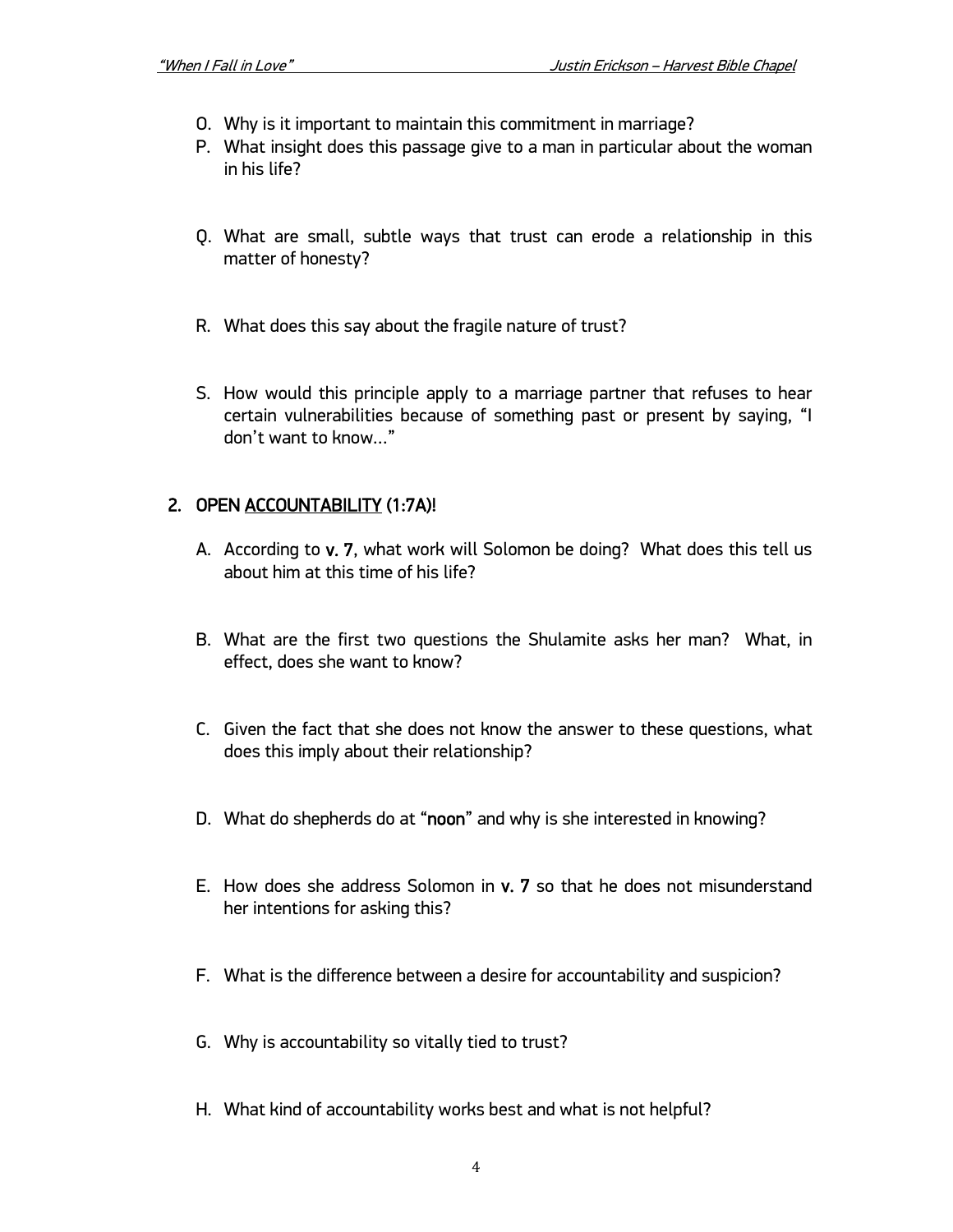- I. What do the following verses teach about Biblical accountability?
	- 1) Genesis 3:7-13
	- 2) Job 24:15
	- 3) Proverbs 7:6-9
	- 4) Hebrews 3:13
	- 5) Hebrews 10:24-25
- J. What are some practical ways that a couple can hold one another accountable in their relationship?
- K. Are there ever any circumstances in which a couple should not have total open accountability with each other?

## 3. RADICAL PURITY (1:7B)!

- A. Connected to following Solomon while he is away, the Shulamite clarifies something for her groom about what kind of woman she is and what her intentions are (or are not) – what is she trying to say?
- B. What kind of woman "veils herself" and lingers beside hard working men who are away from home and in need of rest (Genesis 38:14-18)?
- C. How much have times changed since then?
- D. What is this saying about her desire to protect Solomon?
- E. How is it related to her feelings of in adequacy and inferiority expressed back in 1:5-6?
- F. What is this saying about how far she will and will NOT go in order to be close to him? How is this a statement about purity? She wants him to be satisfied only in her, have eyes only for her, especially knowing that he could have anyone he wanted, and that there'd be more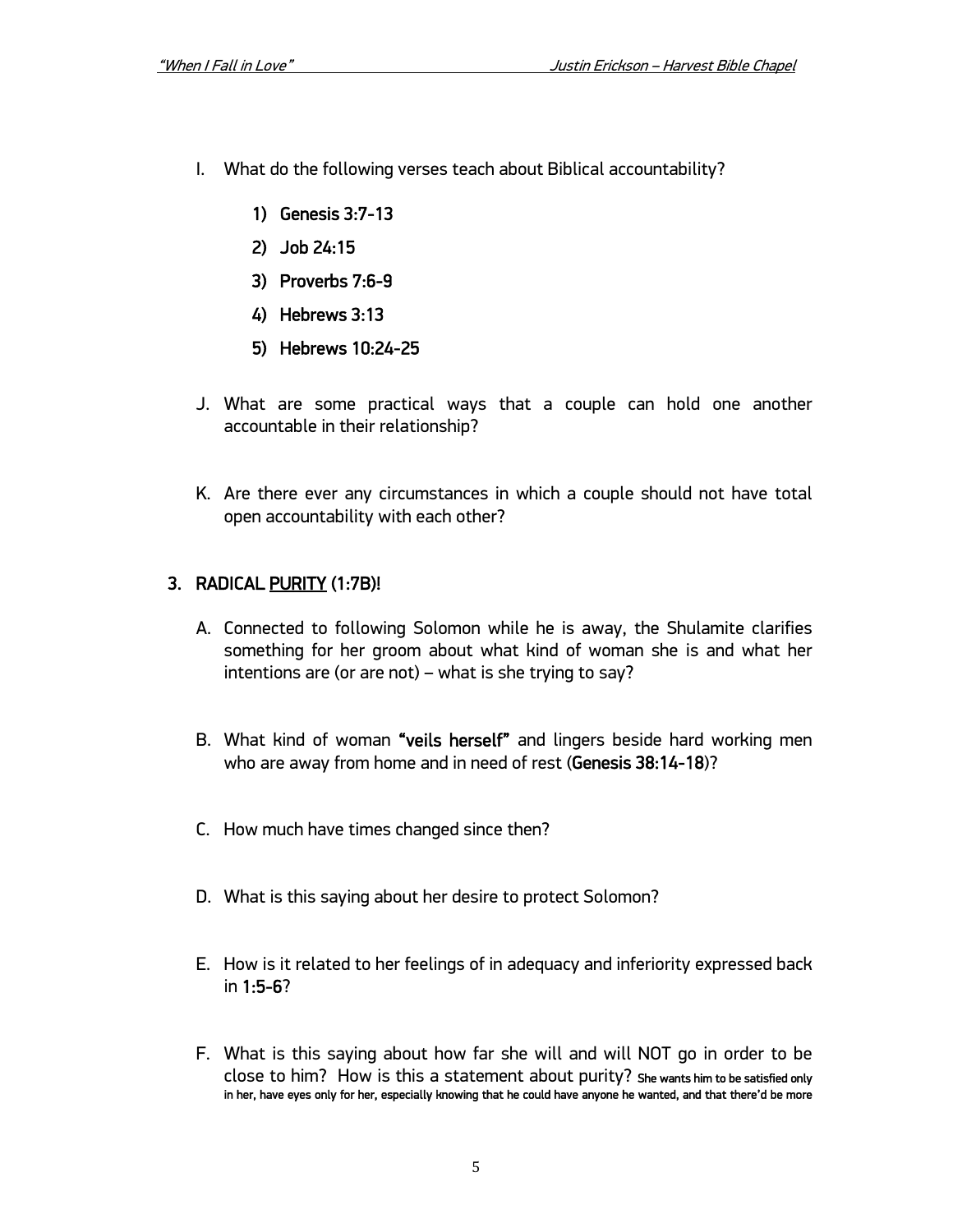than enough women throwing themselves at him, but she is not willing to be impure with him in order to achieve that!

- G. What is the word play in the Hebrew that is playful, flirty, but pure in this following statement? "For why should I be like one who veils herself?"
- H. How does impurity *between* a couple injure their trust *before* marriage?
- I. How does impurity involving someone *outside* the marriage devastate trust within a marriage?
- J. How hard is it to rebuild trust after purity has been compromised in a romantic relationship?

## **4. EXCLUSIVE INTIMACY!**

- A. How is Solomon's reply (v. 8) both playful (to match her playful desires), and yet reassuring (to quell her fears)? He tells her that she is welcome to follow him down the path where it is easy to find him; he's being a bit playful and flirty, almost a "hide and seek, I'll be waiting for you and only you" game – not evasive; inviting. She is free to drop in on him at any time, but when she does, she'd better be prepared for some exclusive romance.
- B. What are the "tents of the shepherds" and who will be there at "noon" when she plans to meet him?
- C. What is the comparison that he makes in  $v$ . 9 in describing the effect she has on him, to remove any question of his loyal affection and desire for her only?
- D. What is a "mare" and what does it do to stallions, which pull the chariots of Pharaoh?
- E. What, according to v. 10 is captivating about her to him, and why does he choose these features to adore? He's staying above the neck… wise choice!
- F. How to the daughters of Jerusalem in v. 11 chime in and what does their statement affirm about the Shulamite and the way they view her?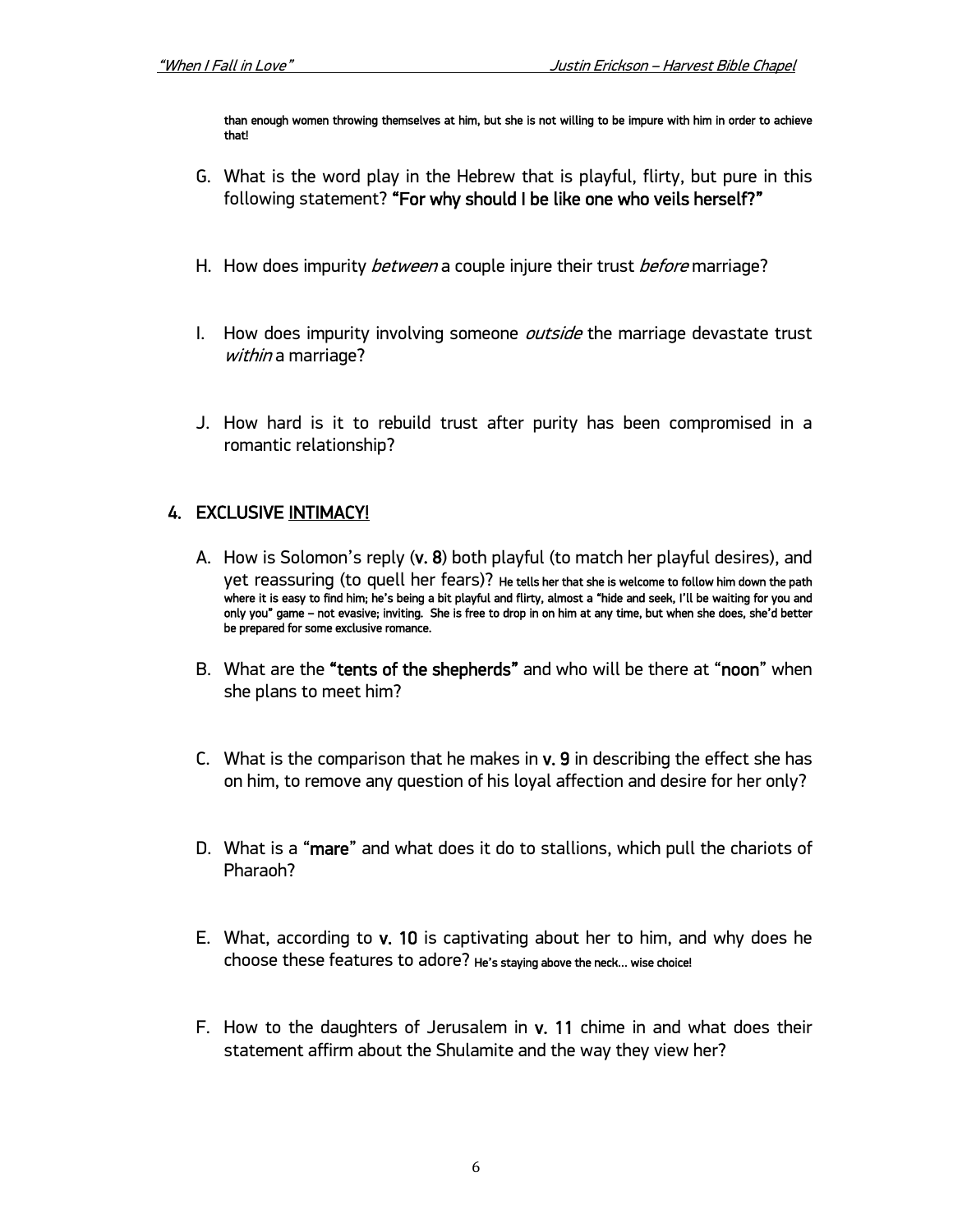- G. How does that allay her fears from v. 5 and how is it consistent with Solomon's praise of her?
- H. Now no longer distracted by those fears, in v. 12 the Shulamite references an encounter with Solomon, perhaps a date night—what experience is she beginning to enjoy, now that trust is in place?
- I. What is the role of women's perfume, in the ancient world and today? How is different than fragrances for men (despite what AXE commercials try to say)? It is meant to cover and invite—smell it, drawn to it…
- J. According to v. 13, where is her perfume located? What would she rather have resting there all night instead?
- K. What language does she use to describe Solomon in v. 14 and how is it different than his descriptions?
- L. Where is "Engedi" and how is it like her man?
- M. What is his response in v. 15 and to what does he liken her "eyes"?
- N. In response, according to v. 16-17, how does she counter and what is the word play off of his affection?
- O. What scene does she envision in v. 17 and how does she hope it materializes?
- P. How important is private time in a relationship and how does it inspire and build trust?
- Q. What does their playful, sincere, affectionate interchange say about the level of their intimacy?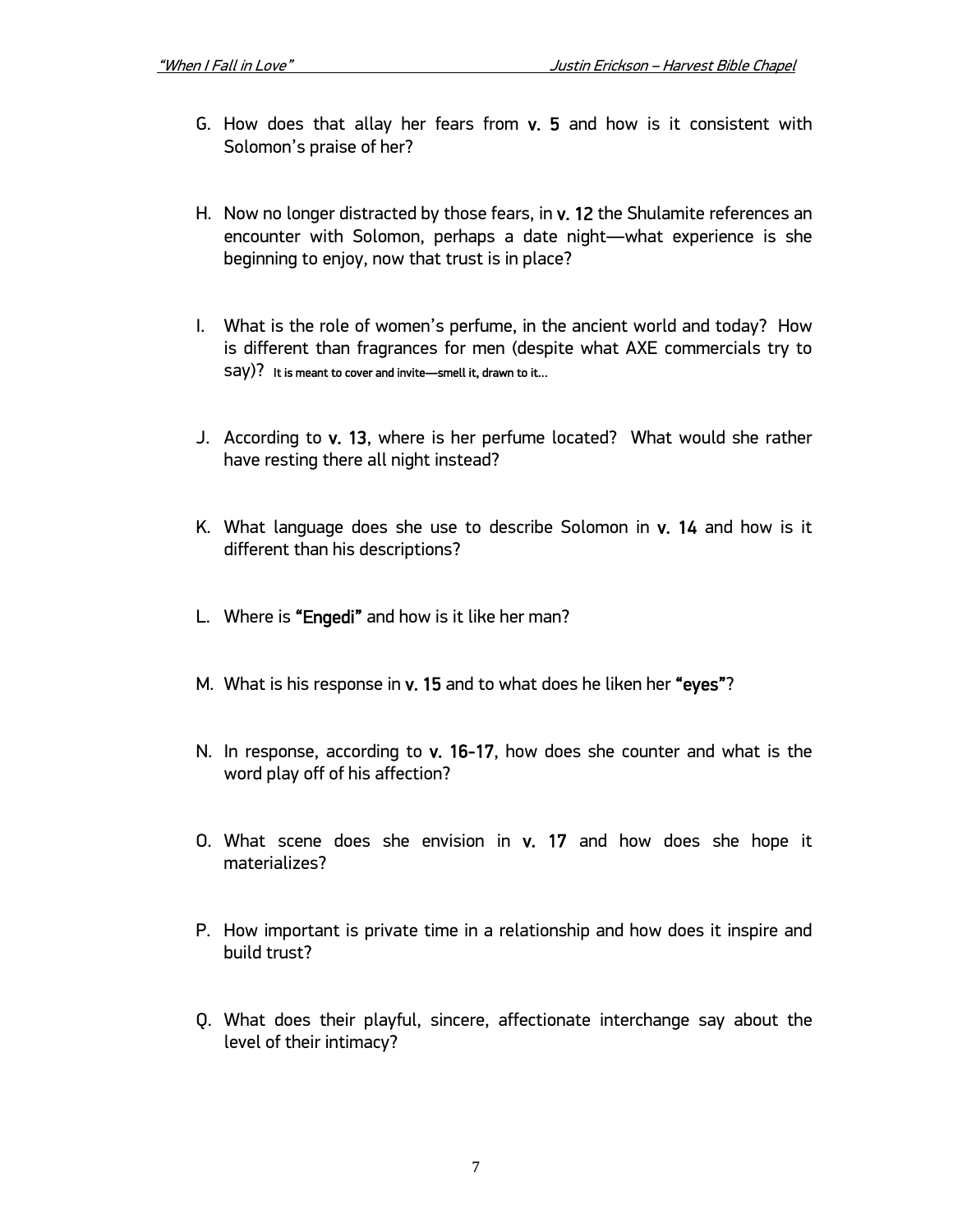- R. What does it say about the amount of time they spend together which in turn builds trust? Relationships are the key to trust! If you don't understand the situation, you KNOW the person!
- S. How is intimacy a demonstration and builder of trust? You know me at the deepest level!
- T. How does a lack of intimacy weaken trust? Why wont you give yourself to me fully?
- U. How is her statement in 2:1 a total turn-around from her fear-laden, selfdoubting concerns of chapter 1? What has happened to those fears of inadequacy and why?
- V. Is this pride or vanity? Why or why not?
- W. In 2:2 how does Solomon reiterate her understanding and what does this say about the ongoing need for affirmation in a relationship? How does that reinforce trust?



#### TAKING IT HOME AND MAKING IT REAL: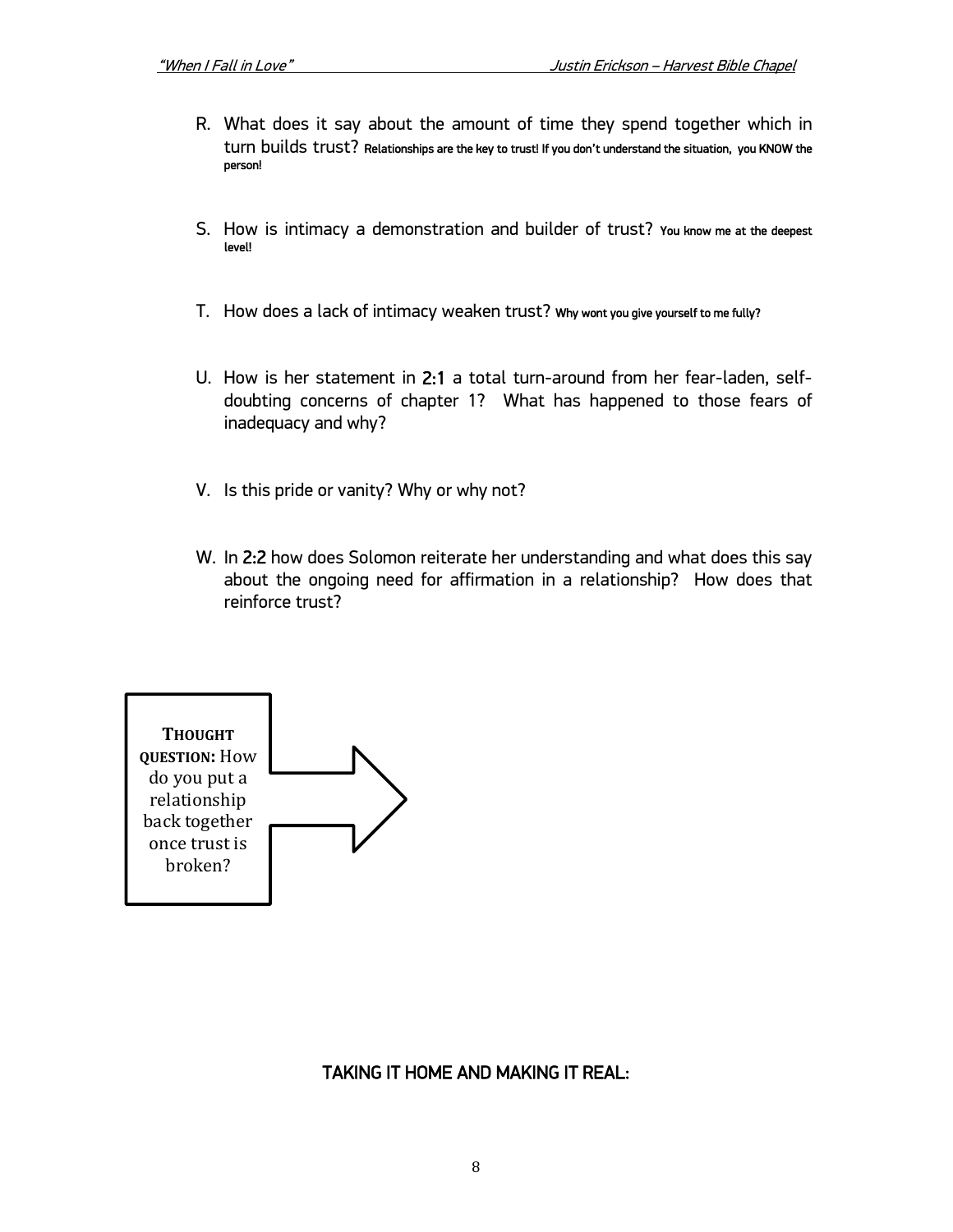Trust is a choice – it's a daily commitment to believe the best about your partner and press into that relationship with hope, commitment, and discernment. Given the fact that the health of your marriage depends directly on the depth of your trust, how are you doing?

A. If you are married, rate yourself; then ask your spouse to rate your trust levels in terms of quality and frequency and then sit together to discuss a plan for change: IN HONESTY

|                       |                        |   |                        | IN HONES IY        |                          |                  |        |                       |  |  |
|-----------------------|------------------------|---|------------------------|--------------------|--------------------------|------------------|--------|-----------------------|--|--|
| 10                    | 9                      | 8 | 7                      | 6                  | 5                        | 4                | 3      | 2                     |  |  |
| No Secrets            | <b>Guarded Secrets</b> |   |                        |                    |                          | <b>Dishonest</b> |        |                       |  |  |
|                       |                        |   |                        |                    | <b>IN ACCOUNTABILITY</b> |                  |        |                       |  |  |
| 10                    | 9                      | 8 | 7                      | 6                  | 5                        | 4                | 3      | 2                     |  |  |
| Self-accountable      |                        |   | Accountable when asked |                    |                          |                  |        | <b>Evasive</b>        |  |  |
|                       |                        |   |                        | <b>IN PURITY</b>   |                          |                  |        |                       |  |  |
| 10                    | 9                      | 8 | 7                      | 6                  | 5                        | 4                | 3      | $\mathcal{L}$         |  |  |
| <b>Radically Pure</b> |                        |   | Unguarded              |                    |                          |                  | Impure |                       |  |  |
|                       |                        |   |                        | <b>IN INTIMACY</b> |                          |                  |        |                       |  |  |
| 10                    | 9                      | 8 | 7                      | 6                  | 5                        | 4                | 3      | 2                     |  |  |
| Passionately giving   |                        |   | Indifferent            |                    |                          |                  |        | Withholding affection |  |  |

- B. Discussion question: what is wrong with the following excuses not to trust and how does what you learned in Song of Solomon answer them?
	- 1) "I can never trust again because I have been hurt to badly!"
	- 2) "It's not until you  $\rule{1em}{0.15mm}$  that I will be able to trust you!"
	- 3) "Trusting is impossible for me. I cannot be hurt anymore!"
	- 4) "I'm not sure how to trust you I have had my trust broken one too many times! "
- C. If you are not married, it's important to realize that you don't have to be married or dating in order to be trustworthy and to trust. What are some ways that you can build secure relationships in a non-romantic context? How can you use trust and trustworthiness as a gauge in anyone that you might consider as a mate?
- D. Start a regular date night with your partner, if you do not already have one in place. Use that time to discuss this lesson and in particular, where you both could grow. Use this time to share anything that you have not, upon which the